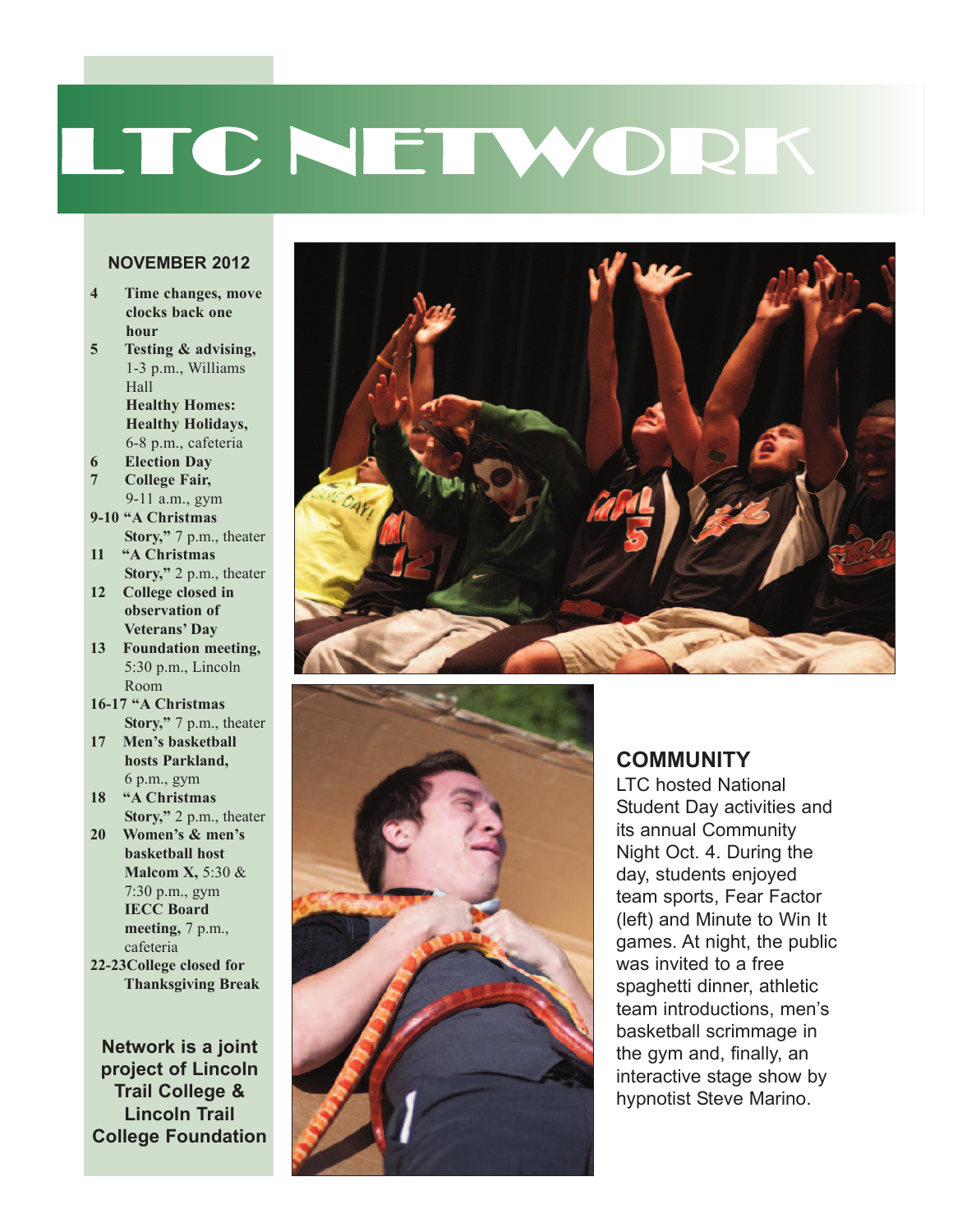#### Equipment unveiled at open house  $\frac{1}{24}$  **Women's & men's**

Members of the community received a glimpse of LTC's 14 new state-of-the-art welders and an opportunity to try out "virtual" welding during the LTC welding program's Oct. 5 open house.

Hosted at the Red McCoy Welding Center, the lunch hour reception introduced the college's partnership with Lincoln Electric, a global industry leader. As an advantage of partnering with this company, LTC and the community will benefit from increased training opportunities.

For more information on LTC's welding program, call 618-544-8657, ext. 1168.



### LTC hosts trip to Covered Bridge Fest

Covered Bridge-goers who would like to forgo Parke County's Covered Bridge traffic experience have another option this year.

LTC will be taking a chartered bus to

the event on Oct. 17. The trip to Rockville will leave the LTC student parking lot at 7:30 a.m. and return to the college at 7 p.m. Cost is \$35. To register, call Community

Service at 618-544-8657, ext. 1130.



Lincoln Trail College honors its working women in an October Robinson Daily News advertisement.

- **basketball host Illinois Central,** 4&6 p.m., gym
- **25 Defensive Driving,** 6-10 p.m., Harry L. Crisp Educational Center 106
- **27 Testing,** 4-6 p.m., WH
- **28 Women's & men's basketball host John A. Logan,** 5:30 & 7:30 p.m., gym

## *Healthy Holidays Nov. 5*

Mary Liz Wright of the University of Illinois Extension will present a Nov. 5 session on Healthy Holidays as part of LTC's Healthy Homes series.

This workshop, which will meet from 6 to 8 p.m. in the cafeteria, will cover the use of healthy cooking substitutions and alternatives that will lighten up your holiday meal without sacrificing flavor.

Admission is \$20 per person. To register, or for more information, call Community **WORKING WOMEN** Service at (618) 544-<br>
8657, ext. 1130.